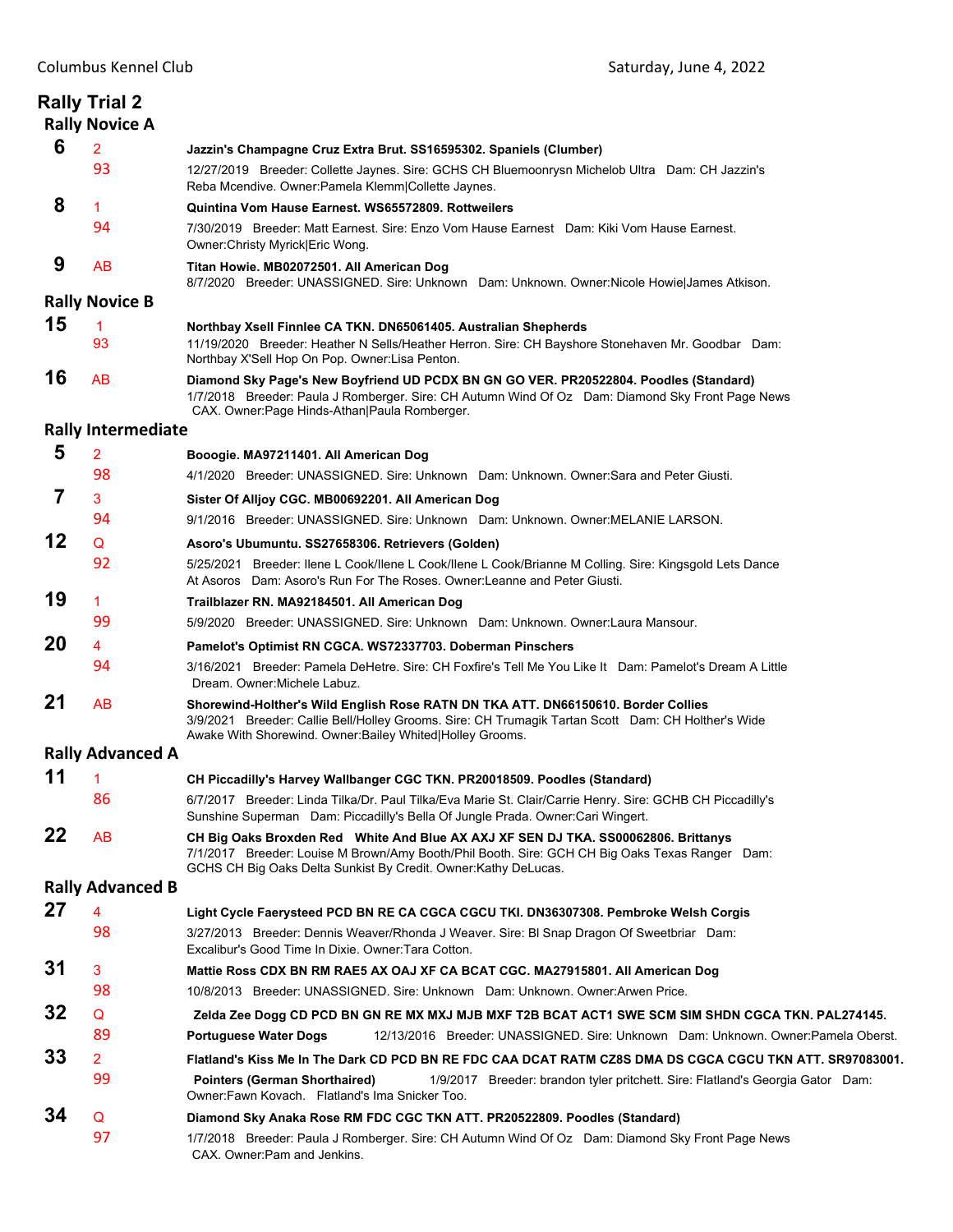| 35 | AB                       | Gentleman Amos Murphy Esquire RE CGC. WS59594906. Dogue de Bordeaux<br>11/21/2017 Breeder: Robert Montgomery. Sire: Antheia's Ruger Dam: Montgomery's Nova Papillons De<br>Chasses. Owner: Susan F Murphy.                                                                                    |
|----|--------------------------|-----------------------------------------------------------------------------------------------------------------------------------------------------------------------------------------------------------------------------------------------------------------------------------------------|
| 36 | 1                        | GCH CH Chf Avatar Dont Tell Daddy BN RN FDC CA CGCA TKA. DN36907102. Border Collies                                                                                                                                                                                                           |
|    | 100                      | 5/5/2013 Breeder: Stacy Einck-Paul/Rebecca F Beckmann. Sire: GCHS CH Bayshore's Cast A Spell At<br>Avatar HSAs Dam: Never Never Land Up Rising Sun. Owner: Judy Kinnie Stacy Einck-Paul Lonnie Carroll.                                                                                       |
| 37 | Q                        | Shade Fallstar BN RI ACT2 CGC TKA. MA51484401. All American Dog                                                                                                                                                                                                                               |
|    | 95                       | 4/28/2016 Breeder: UNASSIGNED, Sire: Unknown Dam: Unknown, Owner: Julia Bartosh,                                                                                                                                                                                                              |
| 38 | Q                        | O'my! Take Another Shot RI. DN67603401. Border Collies                                                                                                                                                                                                                                        |
|    | 97                       | 6/1/2021 Breeder: Katy Chadwick. Sire: Wescot's How Do You Like Me Now RE AX AXJ OF BCAT SCN<br>Dam: GCH CH Harbormist Dare To Dream RN OA OAJ NF. Owner:Savanna Hicks Katy Chadwick.                                                                                                         |
|    | <b>Rally Excellent A</b> |                                                                                                                                                                                                                                                                                               |
| 24 | 1                        | Divet RA. MA76712401. All American Dog                                                                                                                                                                                                                                                        |
|    | 95                       | 6/15/2019 Breeder: UNASSIGNED, Sire: Unknown Dam: Unknown, Owner: Jane Schira,                                                                                                                                                                                                                |
| 25 | AB                       | O'my! Sweet N Salty RA SCN SIN CGC. DN64440806. Border Collies<br>8/27/2020 Breeder: Katy Chadwick. Sire: CH Legacy's Sweetwater Blue CD BN RA PT OA NAJ OF DCAT<br>DE DMX DDSE TKI Dam: CH Harbormist Amaretto Sunrise Crush RN BCAT ACT1 DSA CGCA CGCU.<br>Owner: Patty Krup Katy Chadwick. |
|    | <b>Rally Excellent B</b> |                                                                                                                                                                                                                                                                                               |
| 27 | Q                        | Light Cycle Faerysteed PCD BN RE CA CGCA CGCU TKI. DN36307308. Pembroke Welsh Corgis                                                                                                                                                                                                          |
|    | 88                       | 3/27/2013 Breeder: Dennis Weaver/Rhonda J Weaver. Sire: BI Snap Dragon Of Sweetbriar Dam:<br>Excalibur's Good Time In Dixie, Owner: Tara Cotton,                                                                                                                                              |
| 31 | 2                        | Mattie Ross CDX BN RM RAE5 AX OAJ XF CA BCAT CGC. MA27915801. All American Dog                                                                                                                                                                                                                |
|    | 97                       | 10/8/2013 Breeder: UNASSIGNED. Sire: Unknown Dam: Unknown. Owner: Arwen Price.                                                                                                                                                                                                                |
| 32 | 3                        | Zelda Zee Dogg CD PCD BN GN RE MX MXJ MJB MXF T2B BCAT ACT1 SWE SCM SIM SHDN CGCA TKN. PAL274145.                                                                                                                                                                                             |
|    | 96                       | 12/13/2016 Breeder: UNASSIGNED. Sire: Unknown Dam: Unknown. Owner: Pamela Oberst.<br><b>Portuguese Water Dogs</b>                                                                                                                                                                             |
| 33 | 1/HC                     | Flatland's Kiss Me In The Dark CD PCD BN RE FDC CAA DCAT RATM CZ8S DMA DS CGCA CGCU TKN ATT. SR97083001.                                                                                                                                                                                      |
|    | 99                       | Pointers (German Shorthaired) 1/9/2017 Breeder: brandon tyler pritchett. Sire: Flatland's Georgia Gator Dam: Flatland's Ima<br>Owner:Fawn Kovach.                                                                                                                                             |
| 34 | 4                        | Diamond Sky Anaka Rose RM FDC CGC TKN ATT. PR20522809. Poodles (Standard)                                                                                                                                                                                                                     |
|    | 95                       | 1/7/2018 Breeder: Paula J Romberger. Sire: CH Autumn Wind Of Oz Dam: Diamond Sky Front Page News<br>CAX. Owner: Pam and Jenkins.                                                                                                                                                              |
| 35 | AB                       | Gentleman Amos Murphy Esquire RE CGC. WS59594906. Dogue de Bordeaux<br>11/21/2017 Breeder: Robert Montgomery. Sire: Antheia's Ruger Dam: Montgomery's Nova Papillons De<br>Chasses. Owner: Susan F Murphy.                                                                                    |
|    | <b>Rally Master</b>      |                                                                                                                                                                                                                                                                                               |
| 29 | Q                        | Carolina's Copper Lyric CD BN RM2 RAE CA TKI. PAL268504. Miniature American Shepherds                                                                                                                                                                                                         |
|    | 79                       | 3/1/2016 Breeder: Sire: Dam: Owner:Wanda K Rush-Buttimer.                                                                                                                                                                                                                                     |
| 30 | Q                        | O'my! Cannie Ray Of Sunshine RE NA SWE DS DJA CGCA TKI. DN52509205. Border Collies                                                                                                                                                                                                            |
|    | 96                       | 10/24/2017 Breeder: Katy Chadwick-Werts. Sire: CH RACH Powerhouse Cash It All In UDX OM1 BN GN<br>GO RM2 RAE3 HSAs AX AXJ OF XFP CA DS DJ CGCA Dam: CH Harbormist Amaretto Sunrise Crush<br>RN BCAT ACT1 DSA CGCA CGCU. Owner: Patty Krup Katy Chadwick.                                      |
| 31 | 2/HTQ                    | Mattie Ross CDX BN RM RAE5 AX OAJ XF CA BCAT CGC. MA27915801. All American Dog                                                                                                                                                                                                                |
|    | 98                       | 10/8/2013 Breeder: UNASSIGNED. Sire: Unknown Dam: Unknown. Owner: Arwen Price.                                                                                                                                                                                                                |
| 32 | 3                        | Zelda Zee Dogg CD PCD BN GN RE MX MXJ MJB MXF T2B BCAT ACT1 SWE SCM SIM SHDN CGCA TKN. PAL274145.                                                                                                                                                                                             |
|    | 98                       | 12/13/2016 Breeder: UNASSIGNED. Sire: Unknown Dam: Unknown. Owner: Pamela Oberst.<br><b>Portuguese Water Dogs</b>                                                                                                                                                                             |
| 33 | 4                        | Flatland's Kiss Me In The Dark CD PCD BN RE FDC CAA DCAT RATM CZ8S DMA DS CGCA CGCU TKN ATT. SR97083001.                                                                                                                                                                                      |
|    | 96                       | <b>Pointers (German Shorthaired)</b> 1/9/2017 Breeder: brandon tyler pritchett. Sire: Flatland's Georgia Gator Dam: Flatland's Ima<br>Owner:Fawn Kovach.                                                                                                                                      |